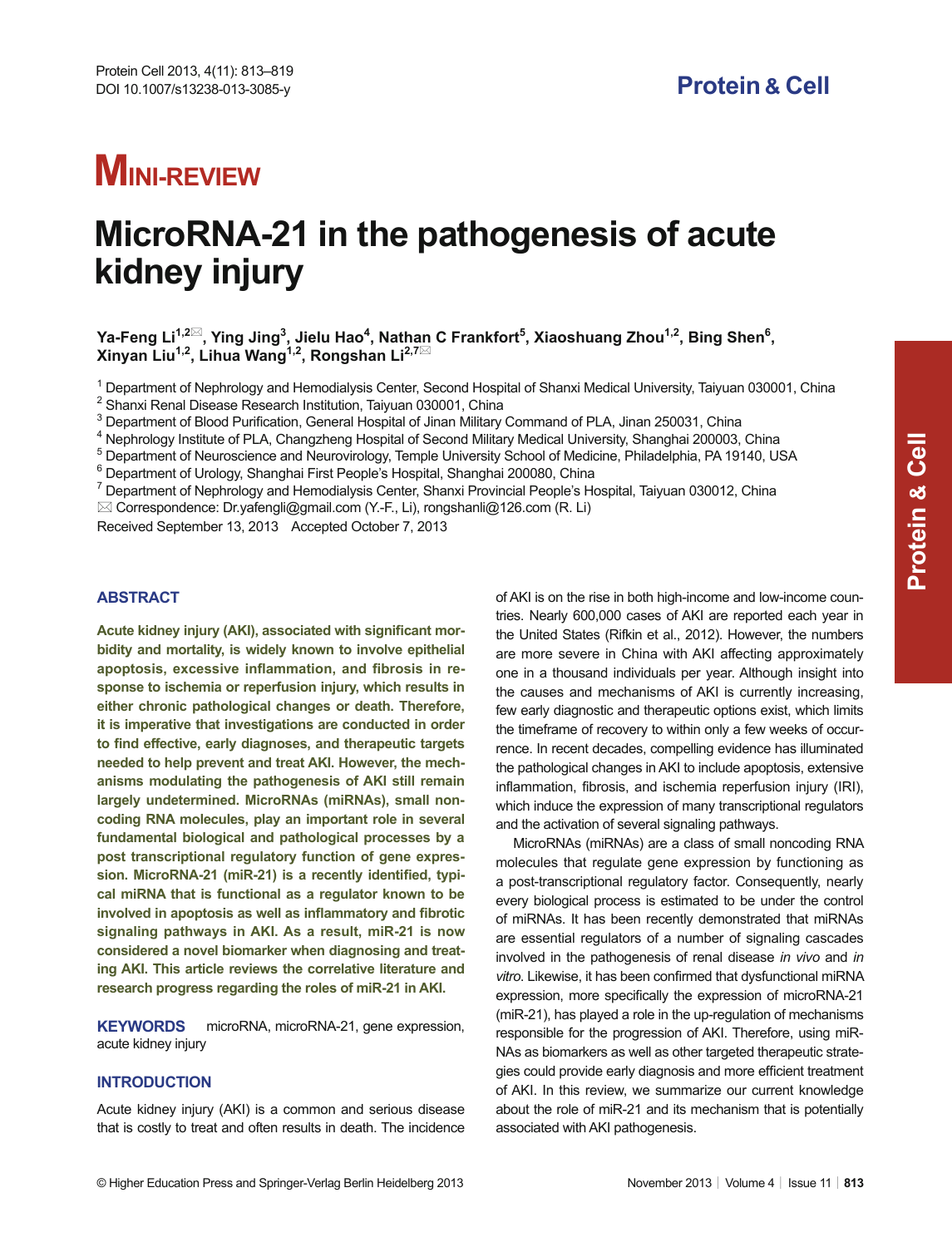MiRNAs are a class of noncoding RNA duplex molecules that are approximately 21–23 nucleotides in length, which regulate the stability or the translational efficiency of target mRNAs (Zamore and Haley, 2005). MiRNAs are formed through primary transcription in the nucleus by means of RNA polymerase, also referred to as long primary transcripts (pre-miRNAs), processed into 70- to 100-nucleotide sequences by RNase III Drosha, and then exported into the cytoplasm where they are further processed to generate mature miRNA species of the form of double stranded RNAs (Vasudevan et al., 2007). MiRNAs have been shown to target a number of genes by either enhancing or inhibiting their expression via binding to the 3'-untranslated region (3'UTR) of their target genes. Within a given cell type, both cell-specific and diverse miRNAs can target several mRNAs. As a result, miRNAs exert control over several vital processes of cellular activity and homeostasis including cell growth, proliferation, differentiation, and apoptosis.

#### **MiR-21**

The amount of understanding surrounding the biological functions of many miRNAs including miR-21 has burgeoned in the past decades (Friedman and Jones, 2009; Krichevsky and Gabriely, 2009). However, unlike many other miRNAs, miR-21 is ubiquitously expressed in mammal organ systems such as the heart, spleen, small intestine, and the kidney (Lagos-Quintana et al., 2002). The location of the human miR-21 gene is identified on chromosome 17q23.2, where it overlaps with the protein-coding gene VMP1, also known as TMEM49. In more recent years, there have been many conserved enhancer elements found to positively regulate miR-21 transcription, including binding sites for activation protein 1 (AP-1), which is composed of Fos and Jun family proteins, Ets/PU.1, C/EBPα, NFI, SRF, p53, and STAT3 (Kumarswamy et al., 2011). In addition, several transcriptional suppressors have also been reported, including NFI, C/EBPα, Gf1, and estrogen receptor (Fujita et al., 2008; Velu et al., 2009). MiR-21 expression is also regulated at the post-transcriptional level by signal transducers such as TGFβ, BMP4, and SMADs (Kumarswamy et al., 2011). As such, the controlled or down-regulated expression of miR-21 is tightly associated with several fundamental biological and pathological processes. Accumulating evidence also shows miR-21 plays a vital role in stress response, inflammation, apoptosis, and IRI. Additionally, up-regulation of miR-21 expression has been found to be correlated with multiple kidney diseases such as fibrosis, diabetic nephropathy, renal cell carcinoma (RCC), and AKI (Zhang et al., 2012; Chung et al., 2013; Zhong et al., 2013a). Although most of the regulatory effects of miR-21 on AKI are still not clear, it is reasonable to predict that many novel functions of miR-21 in this field will be uncovered in the near future.

# **MiR-21 AND APOPTOSIS**

Considering tubular epithelial cells (TECs) are damaged as

a result of AKI, the natural cellular response is programmed death through both necrotic and apoptotic mechanisms (Humphreys et al., 2008). Apoptosis is carried out through both an intrinsic pathway and an extrinsic pathway that ultimately result in the activation of effector apoptotic-specific proteases, which cleave structural proteins, signal transducers, regulators of transcription, repair factors, and many other targets within the cell (Buscaglia and Li, 2011). However, the onset of AKI does not always lead to cell death, rather it is dependently associated with TECs that survive from the insult. Surviving TECs then dedifferentiate and proliferate to reconstitute a functioning nephron (Humphreys et al., 2011). MiR-21 has been reported to promote such proliferation and act as a strong anti-apoptotic factor to inhibit cell death (Chan et al., 2005; Cheng et al., 2010; Godwin et al., 2010). Recent findings have also shown that up-regulation of miR-21 contributed to a reduction in renal cell apoptosis and it also consistently shows protective effects against renal IRI after ischemic preconditioning (IPC) (Xu et al., 2012).

Programmed cell death 4 (PDCD4) was among the earliest confirmed miR-21 targets in RCC, which therefore indicates that miR-21 is associated with growth, apoptosis, and cell cycle progression (Lv et al., 2013). Furthermore, miR-21 overexpression was found to down-regulate promoter activity of PDCD4 by directly targeting the 3′UTR (Lu et al., 2008). While knockdown of miR-21 induced significant up-regulation of PDCD4 as well as tensin homolog (deleted on chromosome 10) and phosphatase, two other proapoptotic target effectors of miR-21, it also resulted in significant down-regulation of phosphorylated protein kinase B and ultimately increased TECs apoptosis (Jia et al., 2013). Moreover, in response to Ras signaling, AP-1, a transcription factor that induces miR-21 expression, was shown to inhibit PDCD4, leading to a decrease in interleukin (IL)-6 and NF-κB induced apoptosis (Talotta et al., 2009; Sheedy et al., 2010). In addition to stimulating apoptosis, NFκB is also known to induce the expression of miR-21 (Sheedy et al., 2010). However, more is to be learned about the specific mechanisms mediating the overall induction of miR-21 and the role of miR-21 as a negative regulator in the apoptosis of TECs involved in AKI.

#### **MiR-21 AND INFLAMMATION**

IRI-induced AKI is tightly associated with a robust tubulointerstitial inflammation response to hypoxia and the process of reperfusion (Bonventre and Zuk, 2004), both of which not only immediately induce endothelial and tubular cell damage in the initial phase and persistent vasoconstriction in the early phase of AKI, but also subsequently recruit leukocytes leading to the apoptosis and necrosis of endothelial cells and TECs (Rana et al., 2001). The process of renal TEC apoptosis further constitutes a pro-inflammatory stimulus along with a variety of soluble mediators that activate and recruit leukocytes, thereby contributing substantially to the cascade effect (Daemen et al., 1999). A number of potent mediators produced by the injured TECs have been identified as contributors to inflammation,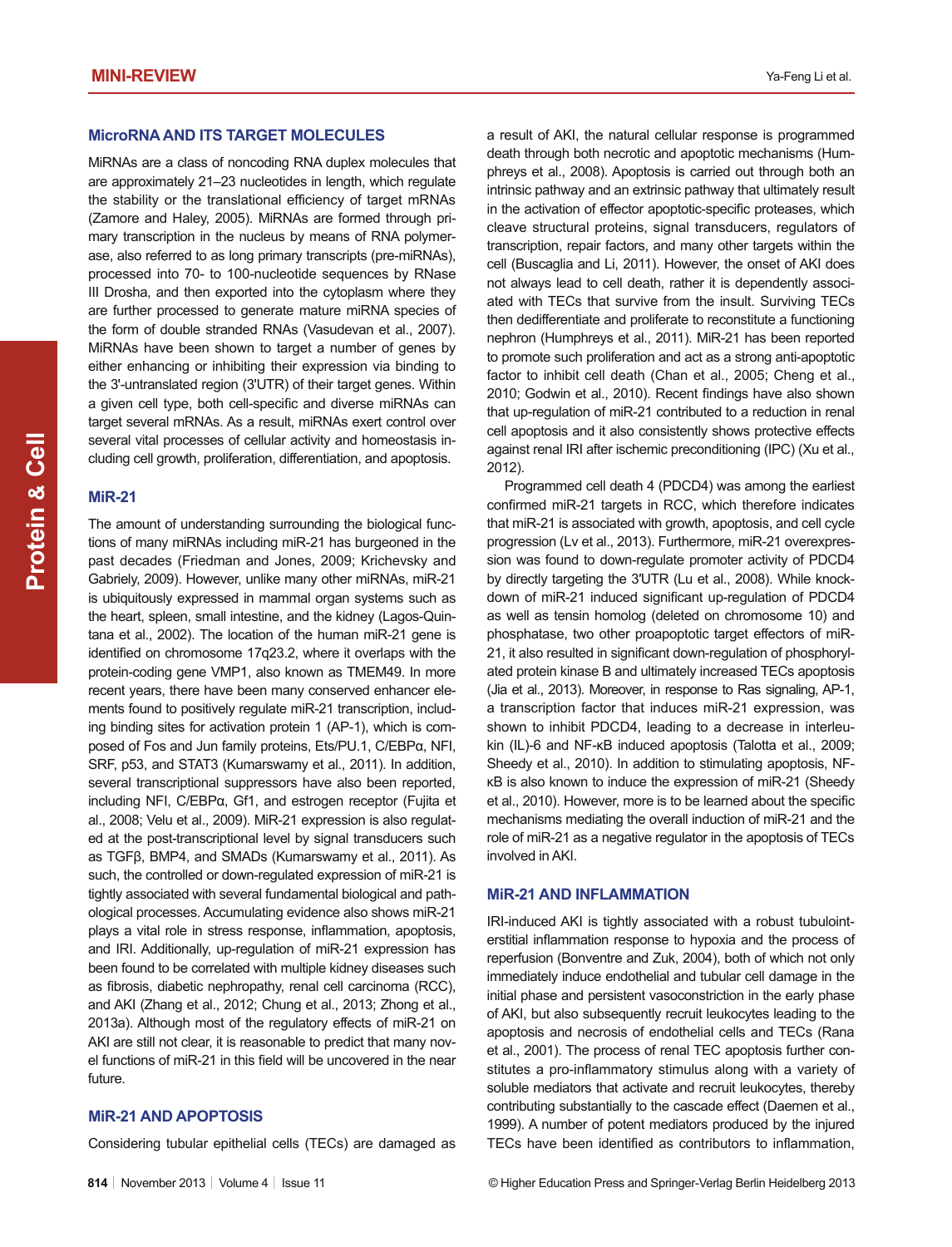including pro-inflammatory cytokines such as IL-6, IL-1β, IL-8, tumor necrosis factor (TNF), monocyte chemotactic protein-1 (MCP-1), and transforming growth factor-β1 (TGF-β1) (Akcay et al., 2009). In addition, the extensive inflammation found in renal tissue in response to AKI was initially recognized from Toll-like receptors (TLRs), which activate effector cells via several kinases and NF-κB, while also excreting pro-inflammatory cytokines (Jang and Rabb, 2009). It was found that type I interferon (IFN) signaling downstream of TLR2/TLR4 activation likewise played a key role in the mechanism of I/R-triggered kidney damage (Freitas et al., 2011). Additionally, miR-21 has been found to be highly up-regulated in rat kidneys following tubular injury induced by IRI.

However, in addition to promoting proliferative responses via up-regulation of the survival factor Bcl-2 and down-regulation of the tumor suppressor PDCD4 (Godwin et al., 2010), miR-21 is thought to be involved in inflammation regulation via other signaling pathways. Recent studies suggest that the amount of macrophage infiltration into diabetic kidneys was markedly reduced after treatment with miR-21 plasmids. Similarly, suppression of miR-21 caused a reduction in the pro-inflammatory cytokine TNF-α and MCP-1 (Zhong et al., 2013a). In addition, during a novel study involving the hepatitis C virus (HCV), researchers observed HCV-mediated activation of miR-21 expression (Chen et al., 2013). Such findings demonstrate that the over-expression of miR-21 targeting MyD88 and IRAK1 results in the activation of certain TLRs that trigger MAPK and NF-KB signaling to produce pro-inflammatory cytokines (Dobrovolskaia et al., 2003; Takeda et al., 2003; Hao et al., 2013). MyD88 consists of a Toll/IL-1 receptor (TIR) domain that mediates TLR signaling, and a death domain (DD) that mediates downstream IL-1 receptor-associated kinase (IRAK)-4 via DD-DD interaction to form MyD88-IRAK-4 complex which recruits IRAK-1 and IRAK-2, thereby bringing their kinase-like domains close together, which results in phosphorylation of IRAKs and their subsequent activation. Phosphorylated IRAK-1 or IRAK-2 leaves the complex and interacts with the tumor necrosis factor receptor associated factor 6 (TRAF6). Then the complex signaling cascades of phosphorylation and ubiquitination events are initiated, which lead to phosphorylation of IKKα and MAP kinases, and activation of transcription factors including NF-κB, IRFs, and AP-1 family members and production of inflammatory cytokines (O'Neill and Bowie, 2007; Kawagoe et al., 2008; Carpenter and O'Neill, 2009; Jenkins and Mansell, 2010; Lin et al., 2010).

### **MiR-21 AND FIBROSIS**

Following severe AKI, the proximal tubule cellular repair process can lead to fibrosis due to cell cycle arrest at the  $G_2/M$ phase. The disturbed balance between hepatocyte growth factor (HGF) and TGF-β1 during the initial stage of AKI, due to increased synthesis of native and foreign HGF in damaged TECs, leads to the generation of pro-fibrotic factors including cytokines, growth factors, and matrix proteins (Yang et al., 2011). Consequently, AKI can result in proliferation of fibroblasts and excessive deposition of extracellular matrix (Yang et al., 2011; Du et al., 2013b). MiR-21 expression was found to positively correlate with the urine albumin creatine ratio (ACR), tissue inhibitors of metalloproteinase-1 (TIMP1), collagen IV (ColIV), and fibronectin (FN), which exacerbate tissue fibrosis; while negatively correlating with the creatine clearance ratio (Ccr) and matrix metalloproteinases-9 (MMP-9) protein, which mitigate the fibrosis process by degrading extracellular matrix components in diabetic nephropathy (Wang et al., 2013). Furthermore, much evidence shows miR-21 regulates the process of renal injury that leads to fibrosis through several signaling pathways. In one study, MiR-21 was found to be significantly increased via the mammalian target of rapamycin (mTOR)-inhibition, which promotes the processing of the miR-21 transcript (pri-miR-21) into a premature form (pre-miR-21) (Trindade et al., 2013). Meanwhile, miR-21 Sponge, which quenches endogenous miR-21 levels, attenuated phosphorylation of endogenous inhibitors of mTORC1 by inhibiting TGFβ-stimulated phosphorylation of Akt kinase (Dey et al., 2012). Another study conducted *in vivo* identified that miR-21 targeting of Smad7 was involved in TGF-β and NF-κB signaling pathways. Overexpression of miR-21 in kidney cells was shown to enhance the production of fibrotic and inflammatory markers, while knockdown of miR-21 produced opposite results (Zhong et al., 2013b). Likewise, a strong up-regulation of miR-21 was observed in the kidneys of mice suffering from unilateral ureteral obstruction where primary kidney fibroblasts were induced upon TGFβ. Such results indicate that ectopic expression of miR-21 in primary kidney fibroblasts is sufficient to promote myofibroblast differentiation (Glowacki et al., 2013). These findings imply that miR-21 plays a complicated role in the regulation of the fibrotic repair process after AKI.

#### **MiR-21 AND ISCHEMIA REPERFUSION INJURY**

Clinical studies have shown that renal IRI is a major cause of AKI (Lameire and Vanholder, 2001; Lameire et al., 2006). Ischemia markedly initiates injury of both the renal tubular epithelium and renal microvasculature, which is exacerbated upon reperfusion by an increase in oxidative stress, inflammation, apoptosis, and necrosis (Bonventre and Weinberg, 2003; Devarajan, 2006). MiR-21 down-regulated apoptosis and necrosis of renal TECs, which promoted cellular proliferation and played a protective role in the response to stress and inflammation in renal IRI (Lindsay, 2008; Thum et al., 2008a; Godwin et al., 2010). As shown in a previous animal study, knockdown of miR-21 increased cell death. However, a conflicting result was also noted *in vitro*: over-expression of miR-21 did not prevent cell death following simulated ischemia (Godwin et al., 2010). These results indicated the role of miR-21 is a two sided sword in renal IRI: neither under- nor over-expression led to adverse consequences (Fig. 1). Under-expression of miR-21 results in the increase of cell death since miR-21 acts as an anti-apoptosis agent. In contrast, miR-21 over-expression can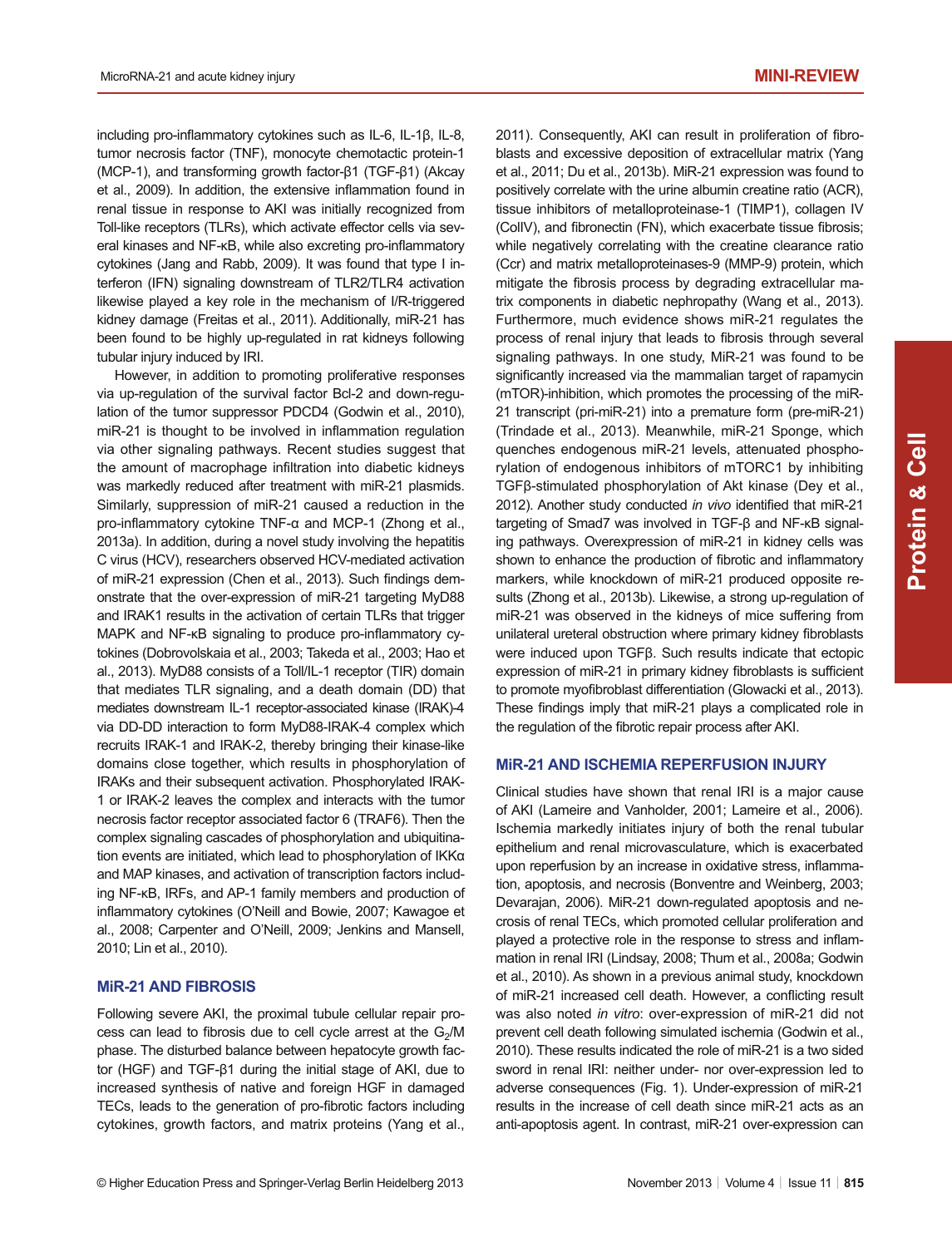

**Figure 1. Two-side sword effect of miR-21 in AKI.** On one hand, in the initial stage of AKI, miR-21 up-regulation switches on a defense mechanism against the stimulation of apoptosis recognized by TLRs, which down-regulates PDCD4 by directly targeting the 3′UTR, as well as up-regulates survival factor Bcl-2, which acts as a strong anti-apoptotic factor to inhibit cell death. Meanwhile, inhibition of PDCD4 leads to a decrease in NF-κB induced apoptosis. However, on the other hand, in the end stage of AKI, over-expression of miR-21 targeting MyD88 and IRAK1 results in the continuous activation of certain TLRs to amplify cascades of phosphorylation and ubiquitination events to trigger NF-KB to produce proinflammatory cytokines. Moreover, excessive up-regulation of miR-21 positively correlates with TIMP1, ColIV, and FN, while negatively correlating with MMP-9, which exacerbates tissue fibrosis by intensifying cell death and tissue injury.

activate several signaling pathways leading to inflammation and fibrosis. Therefore, there should be a precise dynamic adjustment mechanism in physiological condition. After suffering ischemia assault, the balance will be destroyed. Expression of miR-21 may be down-regulated in the initial stage of IRI, and up-regulated as a self-defense response and thereby performing an anti-apoptosis effect in spite of the massive death of TECs in the subsequent stage. However, over-expression in the end stage leads to the production of pro-inflammatory and pro-fibrotic factors. Another recent study supported this showing that 15-min renal IPC significantly increased the expression of miR-21 by 4 h and substantially attenuated ischemia-reperfusion injury that was induced 4 days later. On the other hand, knockdown of miR-21 resulted in significant up-regulation of PCDP4 and a substantial increase in tubular cell apoptosis. The same study also showed that miR-21 performed a renal protective effect by further delaying IPC against subsequent renal IRI (Xu et al. 2012). Therefore, up-regulation of miR-21 during a short period of ischemia followed by reperfusion can activate endogenous defense mechanisms that protect against a subsequent, sustained ischemic insult; however, imbalanced expression may contribute to a serious irreversible outcome.

#### **MiR-21 AS A DIAGNOSTIC BIOMARKER AND THERAPEUTIC TARGET**

MiRNAs are rapidly emerging as early diagnostic biomarkers in human diseases due to the noted release of miRNAs from specific tissue into body fluids during the onset of certain negative physiological and pathological conditions in the body (Laterza et al. 2009). MiRNAs were found to be differentially regulated following IRI, which led to problems such as apoptosis (Ren et al. 2009), fibrosis (Thum et al. 2008), epithelial mesenchymal transition (Gregory et al. 2008), and TLR signaling (Taganov et al. 2006). Expression of miR-21 was found to be robustly up-regulated following ischemia in TECs (Saikumar et al. 2012). Furthermore, miR-21 may play a role in fine-tuning the cellular responses to injury in the kidney (Godwin et al. 2010). Another recent study estimated that the levels of urinary and plasma miR-21 were related to severe AKI and other complications following cardiac surgery. In addition, the predictive power of miR-21 for the progression of AKI was comparable to previously reported biomarkers such as the creatinine ratio, urine neutrophil gelatinase-associated lipocalin (NGAL), urine IL-18, and plasma NGAL (Koyner et al. 2012; Du et al. 2013). With methodological advances, artificial modification of miR-21 is very likely to be employed not only in the early diagnosis but also in the prevention and treatment of AKI in the near future.

#### **CONCLUSIONS**

AKI is a pathological condition characterized by epithelial apoptosis, recruit of leukocytes, and activation of proinflammatory cytokines at the early stage of injury, secretion of pro-fibrotic factors, proliferation of fibroblasts, and excessive deposition of extracellular matrix at the terminal stage of injury. MiR-21 is a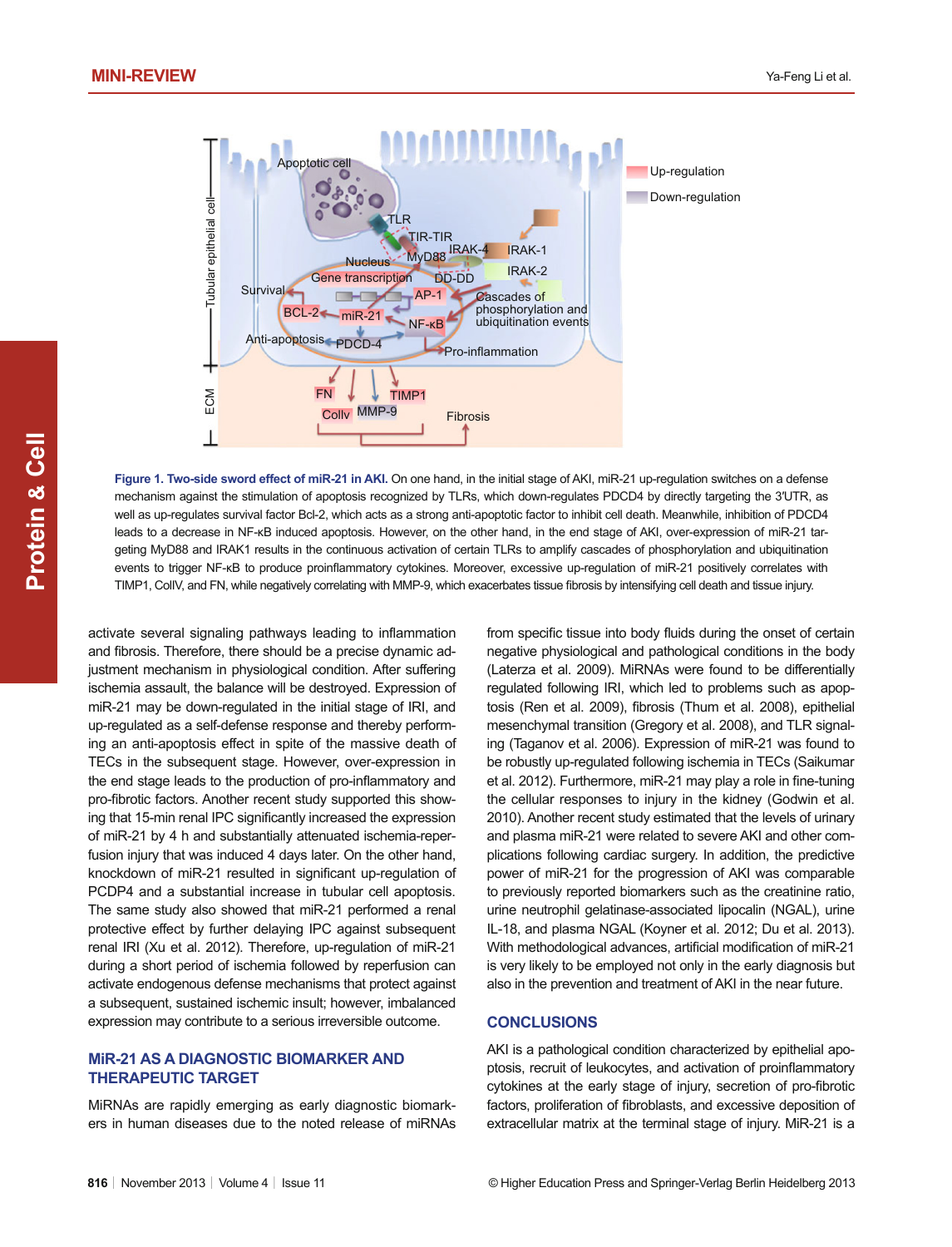typical miRNA that functions as a regulator involved in several fundamental biological and pathologic processes. Previous studies confirmed the extensive involvement of miR-21 in apoptosis and both inflammatory and fibrotic signaling pathways; however, it was found that miR-21 might play an opposite role in AKI. On one hand, up-regulation of miR-21 acts as a defense mechanism to decrease cell death. On the other hand, over-expression of miR-21, stimulated by massive cell death, results in severe inflammation and fibrosis. Therefore, there should be a precise dynamic adjustment to miR-21 in physiological condition. In addition, miR-21 is identified as a novel biomarker for early diagnosis and a potential therapeutic target in preventing and treating AKI. However, the mechanisms mediating the induction of miR-21 following AKI have not been experimentally validated. Furthermore, it should also be noted that large-scale studies are required to evaluate the clinical values of miR-21 as predictive markers in AKI.

#### **ABBREVIATIONS**

AKI, acute kidney injury; AP-1, activation protein 1; HGF, hepatocyte growth factor; IPC, ischemic preconditioning; IRI, ischemia reperfusion injury; PDCD4, programmed cell death 4; RCC, renal cell carcinoma; TECs, tubular epithelial cells; TLRs, Toll-like receptors

#### **COMPLIANCE WITH ETHICS GUIDELINES**

Ya-Feng Li, Ying Jing, Jielu Hao, Nathan Frankfort, Xiaoshuang Zhou, Bing Shen, Xinyan Liu, Lihua Wang and Rongshan Li declare that they have no conflict of interest.

This article does not contain any studies with human or animal subjects performed by the any of the authors.

#### **REFERENCES**

- Akcay, A., Nguyen, Q., and Edelstein, C.L. (2009). Mediators of inflammation in acute kidney injury. Mediators Inflamm 2009, 137072.
- Bonventre, J.V., and Weinberg, J.M. (2003). Recent advances in the pathophysiology of ischemic acute renal failure. J Am Soc Nephrol 14, 2199–2210.
- Bonventre, J.V., and Zuk, A. (2004). Ischemic acute renal failure: an inflammatory disease? Kidney Int 66, 480-485.
- Buscaglia, L.E.B., and Li, Y. (2011). Apoptosis and the target genes of microRNA-21. Chin J Cancer 30, 371–380.
- Carpenter, S., and O'Neill, L. (2009). Recent insights into the structure of Toll-like receptors and post-translational modifications of their associated signalling proteins. Biochem J 422, 1–10.
- Chan, J.A., Krichevsky, A.M., and Kosik, K.S. (2005). MicroRNA-21 is an antiapoptotic factor in human glioblastoma cells. Cancer Res 65, 6029–6033.
- Chen, Y., Chen, J., Wang, H., Shi, J., Wu, K., Liu, S., Liu, Y., and Wu, J. (2013). HCV-induced miR-21 contributes to evasion of host immune system by targeting MyD88 and IRAK1. PLoS Pathog 9, e1003248.
- Cheng, Y., Zhu., P., Yang, J., Liu, X., Dong, S., Wang, X., Chun, B., Zhuang, J., and Zhang, C. (2010). Ischaemic preconditioning-regulated miR-21 protects heart against ischaemia/reperfusion injury via anti-apoptosis through its target PDCD4. Cardiovasc Res 87,

431–439.

- Chung, A.C.K., Dong, Y., Yang, W., Zhong, X., Li, R., and Lan, H.Y. (2013). Smad7 suppresses renal fibrosis via altering expression of TGF- miR-21 protects hmicroRNAs. Mol Ther 21, 388–398.
- Daemen, M.A., Veer, C.V.t., Denecker, G., Heemskerk, V.H., Wolfs, T.G., Clauss, M., Vandenabeele, P., and Buurman, W.A. (1999). Inhibition of apoptosis induced by ischemia-reperfusion prevents inflammation. J Clin Invest 104, 541-549.
- Devarajan, P. (2006). Update on mechanisms of ischemic acute kidney injury. J Am Soc Nephrol 17, 1503–1520.
- Dey, N., Ghosh-Choudhury, N., Kasinath, B.S., and Choudhury, G.G. (2012). TGF Am Soc Nephrol 17, 1503 and Buurman, W.A. (1999). Inhibition of apoptosis induced by ischemia-reperfusion prevents inflammation. J Clin 7, e42316.
- Dobrovolskaia, M.A., Medvedev, A.E., Thomas, K.E., Cuesta, N., Toshchakov, V., Ren, T., Cody, M.J., Michalek, S.M., Rice, N.R., and Vogel, S.N. (2003). Induction of in vitro reprogramming by Toll-like receptor (TLR)2 and TLR4 agonists in murine macrophages: effects of TLR «homotolerance» versus «heterotolerance» on NF-kappa B signaling pathway components. J Immunol 170, 508–519.
- Du, J., Cao, X., Zou, L., Chen, Y., Guo, J., Chen, Z., Hu, S., and Zheng, Z. (2013a). MicroRNA-21 and risk of severe acute kidney injury and poor outcomes after adult cardiac surgery. PLoS One 8, e63390.
- Du, T., Zou, X., Cheng, J., Wu, S., Zhong, L., Ju, G., Zhu, J., Liu, G., Zhu, Y., and Xia, S. (2013b). Human Wharton's jelly-derived mesenchymal stromal cells reduce renal fibrosis through induction of native and foreign hepatocyte growth factor synthesis in injured tubular epithelial cells. Stem Cell Res Ther 4, 59. (In Press).
- Freitas, M.C.S., Uchida, Y., Lassman, C., Danovitch, G.M., Busuttil, R.W., and Kupiec-weglinski, J.W. (2011).Type I interferon pathway mediates renal ischemia/reperfusion injury. Transplantation 92, 131–138.
- Friedman, J.M., and Jones, P.A. (2009). MicroRNAs: critical mediators of differentiation, development and disease. Swiss Med Wkly 139, 466–472.
- Fujita, S., Ito, T., Mizutani, T., Minoguchi, S., Yamamichi, N., Sakurai, K., and Iba, H. (2008). miR-21 Gene expression triggered by AP-1 is sustained through a double-negative feedback mechanism. J Mol Biol 378, 492–504.
- Glowacki, F., Savary, G., Gnemmi, V., Buob, D., Hauwaert, C.V.D., Loguidice, J.-m., Bouy (2008). miR-21 Gene expression triggered b, et al. (2013). Increased circulating miR-21 levels are associated with kidney fibrosis. PLoS One 8, e58014.
- Godwin, J.G., Ge, X., Stephan, K., Jurisch, A., Tullius, S.G., and IaComini, J. (2010). Identification of a microRNA signature of renal ischemia reperfusion injury. Proc Natl Acad Sci U S A 107, 14339– 14344.
- Gregory, P.A., Bracken, C.P., Bert, A.G., and Goodall, G.J. (2008). MicroRNAs as regulators of epithelial-mesenchymal transition. Cell Cycle 7, 3112–3118.
- Hao, J.L., Li, Y.F., and Li, R.S. (2013). A novel mechanism of NALP3 inducing ischemia reperfusion injury by activating MAPK pathway in acute renal failure. Medical hypotheses 80, 463–465.
- Humphreys, B.D., Czerniak, S., Dirocco, D.P., Hasnain, W., Cheema, R., and Bonventre, J.V. (2011). Repair of injured proximal tubule

**Protein Cell &**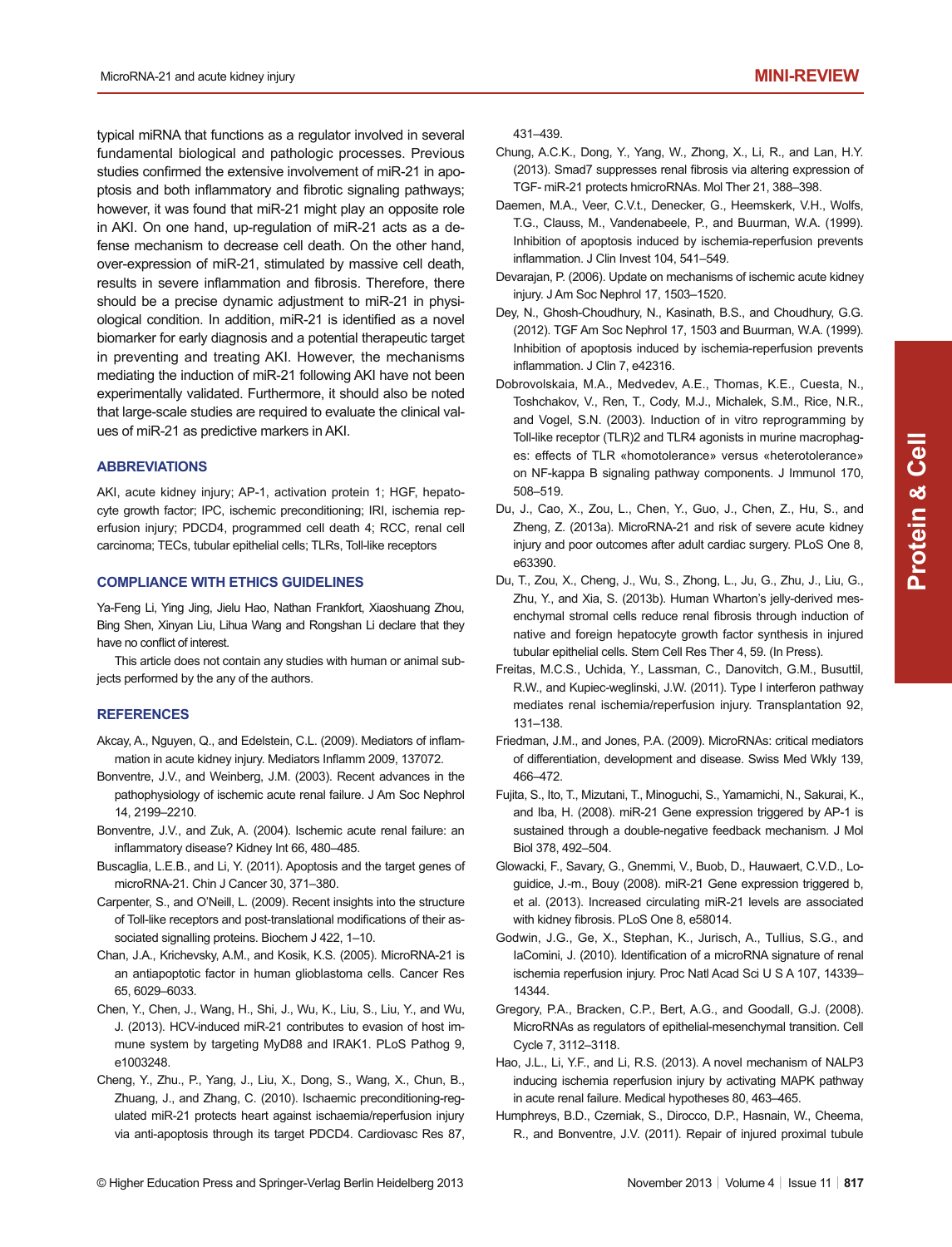does not involve specialized progenitors. Proc Natl Acad Sci U S A 108.

- Humphreys, B.D., Valerius, M.T., Kobayashi, A., Mugford, J.W., Soeung, S., Duffield, J.S., Mcmahon, A.P., and Bonventre, J.V. (2008). Intrinsic epithelial cells repair the kidney after injury. Cell Stem Cell 2, 284–291.
- Jang, H.R., and Rabb, H. (2009). The innate immune response in ischemic acute kidney injury. Clin Immunol 130, 41–50.
- Jenkins, K., and Mansell, A. (2010). TIR-containing adaptors in Toll-like receptor signalling. Cytokine 49, 237–244.
- Jia, P., Teng, J., Zou, J., Fang, Y., Zhang, X., Bosnjak, Z.J., Liang, M., and Ding, X. (2013). miR-21 Contributes to Xenon-conferred Amelioration of Renal Ischemia-Reperfusion Injury in Mice. Anesthesiology 119, 621–630.
- Kawagoe, T., Sato, S., Matsushita, K., H, H.K., Matsui, K., Kumagai, Y., Saitoh, T., Kawai, T., Takeuchi, O., and Akira, S. (2008). Sequential control of Toll-like receptor-dependent responses by IRAK1 and IRAK2. Nat Immunol 9, 684–691.
- Koyner, J.L., Garg, A.X., Coca, S.G., Sint, K., Thiessen-Philbrook, H., Patel, U.D., Shlipak, M.G., and Parikh, C.R. (2012). Biomarkers predict progression of acute kidney injury after cardiac surgery. J Am Soc Nephrol 23, 905–914.
- Krichevsky, A.M., and Gabriely, G. (2009). miR-21: a small multi-faceted RNA. J Cell Mol Med 13, 39–53.
- Kumarswamy, R., Volkmann, I., and Thum, T. (2011). Regulation and function of miRNA-21 in health and disease. RNA Biol 8, 706–713.
- Lagos-Quintana, M., Rauhut, R., Yalcin, A., Meyer, J., Lendeckel, W., and Tuschl, T. (2002). Identification of tissue-specific microRNAs from mouse. Curr Biol 12, 735–739.
- Lameire, N., Biesen, W.V., and Vanholder, R. (2006). The changing epidemiology of acute renal failure. Nat Clin Pract Nephrol 2, 364– 377.
- Lameire, N., and Vanholder, R. (2001). Pathophysiologic features and prevention of human and experimental acute tubular necrosis. J Am Soc Nephrol 12 Suppl 17, S20–32.
- Laterza, O.F., Lim, L., Garrett-Engele, P.W., Vlasakova, K., Muniappa, N., Tanaka, W.K., Johnson, J.M., Sina, J.F., Fare, T.L., Sistare, F.D., et al. (2009). Plasma MicroRNAs as sensitive and specific biomarkers of tissue injury. Clin Chem 55, 1977–1983.
- Lin, S., Lo, Y., and Wu, H. (2010). Helical assembly in the MyD88- IRAK4-IRAK2 complex in TLR/IL-1R signalling. Nature 465, 885– 890.
- Lindsay, M. (2008). microRNAs and the immune response. Trends Immunol 29, 343–351.
- Lu, Z., Liu, M., Stribinskis, V., Klinge, C.M., Ramos, K.S., Colburn, N.H., and Li, Y. (2008). MicroRNA-21 promotes cell transformation by targeting the programmed cell death 4 gene. Oncogene 27, 4373–4379.
- Lv, L., Huang, F., Mao, H., Li, M., Li, X., Yang, M., and Yu, X. (2013). MicroRNA-21 is overexpressed in renal cell carcinoma. Int J Biol Markers 28, e201–207.
- O'Neill, L., and Bowie, A. (2007). The family of five: TIR-domain-containing adaptors in Toll-like receptor signalling. Nat Rev Immunol 7, 353–364.
- Rana, A., Sathyanarayana, P., and Lieberthal, W. (2001). Role of apoptosis of renal tubular cells in acute renal failure: therapeutic implications. Apoptosis 6, 83–102.
- Ren, X.-P., Wu, J., Wang, X., Sartor, M.A., Qian, J., Jones, K., Nicolaou, P., Pritchard, T.J., and Fan, G.-C. (2009). MicroRNA-320 is involved in the regulation of cardiac ischemia/reperfusion injury by targeting heat-shock protein 20. Circulation 119, 2357–2366.
- Rifkin, D.E., Coca, S.G., and Kalantar-Zadeh, K. (2012). Does AKI truly lead to CKD? J Am Soc Nephrol 23, 979–984.
- Saikumar, J., Hoffmann, D., Kim, T.-m., Gonzalez, V.R., Zhang, Q., Goering, P.L., Brown, R.P., Bijol, V., Park, P., Waikar, S.S., et al. (2012). Expression, circulation, and excretion profile of micro-RNA-21, -155, and -18a following acute kidney injury. Toxicol Sci 129, 256–267.
- Sheedy, F.J., Palsson-mcdermott, E., Hennessy, E.J., Martin, C., O'leary, J.J., Ruan, Q., Johnson, D.S., Chen, Y., and O'neill, L.A.J. (2010). Negative regulation of TLR4 via targeting of the proinflammatory tumor suppressor PDCD4 by the microRNA miR-21. Nat Immunol 11, 141–147.
- Taganov, K.D., Boldin, M.P., Chang, K.-J., and Baltimore, D. (2006). NF-kappaB-dependent induction of microRNA miR-146, an inhibitor targeted to signaling proteins of innate immune responses. Proc Natl Acad Sci U S A 103, 12481–12486.
- Takeda, K., Kaisho, T., and Akira, S. (2003). Toll-like receptors. Annu Rev Immunol 21, 335–376.
- Talotta, F., Cimmino, A., Matarazzo, M.R., Casalino, L., Vita, G.D., D'esposito, M., Lauro, R.D., and Verde, P. (2009). An autoregulatory loop mediated by miR-21 and PDCD4 controls the AP-1 activity in RAS transformation. Oncogene 28, 73–84.
- Thum, T., Catalucci, D., and Bauersachs, J. (2008a). MicroRNAs: novel regulators in cardiac development and disease. Cardiovasc Res 79, 562–570.
- Thum, T., Gross, C., Fiedler, J., Fischer, T., Kissler, S., Bussen, M., Galuppo, P., Just, S., Rottbauer, W., Frantz, S., et al. (2008b). MicroRNA-21 contributes to myocardial disease by stimulating MAP kinase signalling in fibroblasts. Nature 456, 980-984.
- Trindade, A.J., Medvetz, D.A., Neuman, N.A., Myachina, F., Yu, J., Priolo, C., and Henske, E.P. (2013). MicroRNA-21 is induced by rapamycin in a model of tuberous sclerosis (TSC) and lymphangioleiomyomatosis (LAM). PLoS One 8, e60014.
- Vasudevan, S., Tong, Y., and Steitz, J. (2007). Switching from repression to activation: microRNAs can up-regulate translation. Science 318, 1931–1934.
- Velu, C.S., Baktula, A.M., and Grimes, H.L. (2009). Gfi1 regulates miR-21 and miR-196b to control myelopoiesis. Blood 113, 4720– 4728.
- Wang, J., Gao, Y., Ma, M., Li, M., Zou, D., Yang, J., Zhu, Z., and Zhao, X. (2013).Effect of miR-21 on Renal Fibrosis by Regulating MMP-9 and TIMP1 in kk-ay Diabetic Nephropathy Mice. Cell Biochem Biophys. (In Press).
- Xu, X., Kriegel, A.J., Liu, Y., Usa, K., Mladinov, D., Liu, H., Fang, Y., Ding, X., and Liang, M. (2012). Delayed ischemic preconditioning contributes to renal protection by upregulation of miR-21. Kidney Int 82, 1167–1175.
- Yang, L., Humphreys, B.D., and Bonventre, J.V. (2011). Pathophysiology of acute kidney injury to chronic kidney disease: maladaptive repair. Contrib Nephrol 174, 149–155.
- Zamore, P., and Haley, B. (2005). Ribo-gnome: the big world of small RNAs. Science 309, 1519–1524.

Zhang, H., Guo, Y., Shang, C., Song, Y., and Wu, B. (2012).miR-21